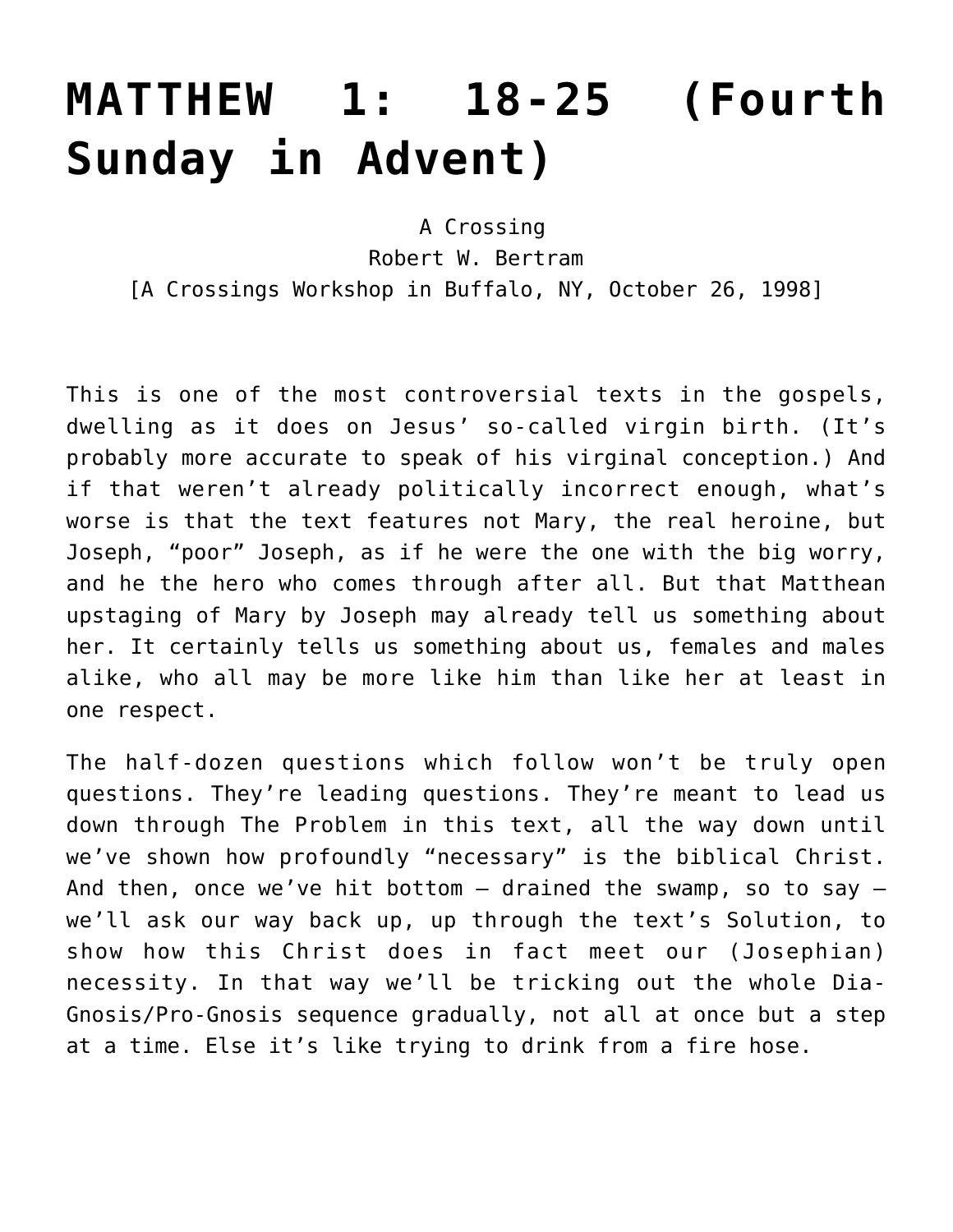## **THE PROBLEM (Dia-Gnosis)**

### **1) Initial Diagnosis.**

First, I assume that Joseph's most glaring problem was that his fiancee was pregnant, no thanks to him. The text records that already before Mary and he "came together, she was found to be with child," (v. 18b.) Is the sheer fact of this problem pregnancy - a fact no one denies, as far as I know - our problem, too? Else it would be hard to make a "crossing" out of it, from Joseph to us. If it is our problem as well, do you see us somehow caught between the same two alternatives to which Joseph was limited? (v. 19)?

### **2) Advanced Diagnosis.**

Next, we move from Joseph's problem as an outward fact to his internal problem. The angel spots it as "fear" (v. 20), the sort of fear which Matthew elsewhere describes as unfaith. So afraid, so unbelieving is Joseph — as who wouldn't be! — that he hadn't even considered the third alternative the angel proposes (to take Mary home with him as his wife), let alone the angel's preposterous explanation (the fetus had come from the Holy Spirit.) Presented with the angel's statement, we too are incredulous. But afraid, afraid to believe?

#### **3) Final Diagnosis.**

Finally, if Mary's baby was allegedly conceived by the Holy Spirit and by no man, wasn't that already more than enough for poor Joseph to swallow, just at the level of biology? But no, biology is not the worst of it. He's expected to believe that this whole virginal conception is necessary for people's salvation, that that's how badly off they are. If the "God-with-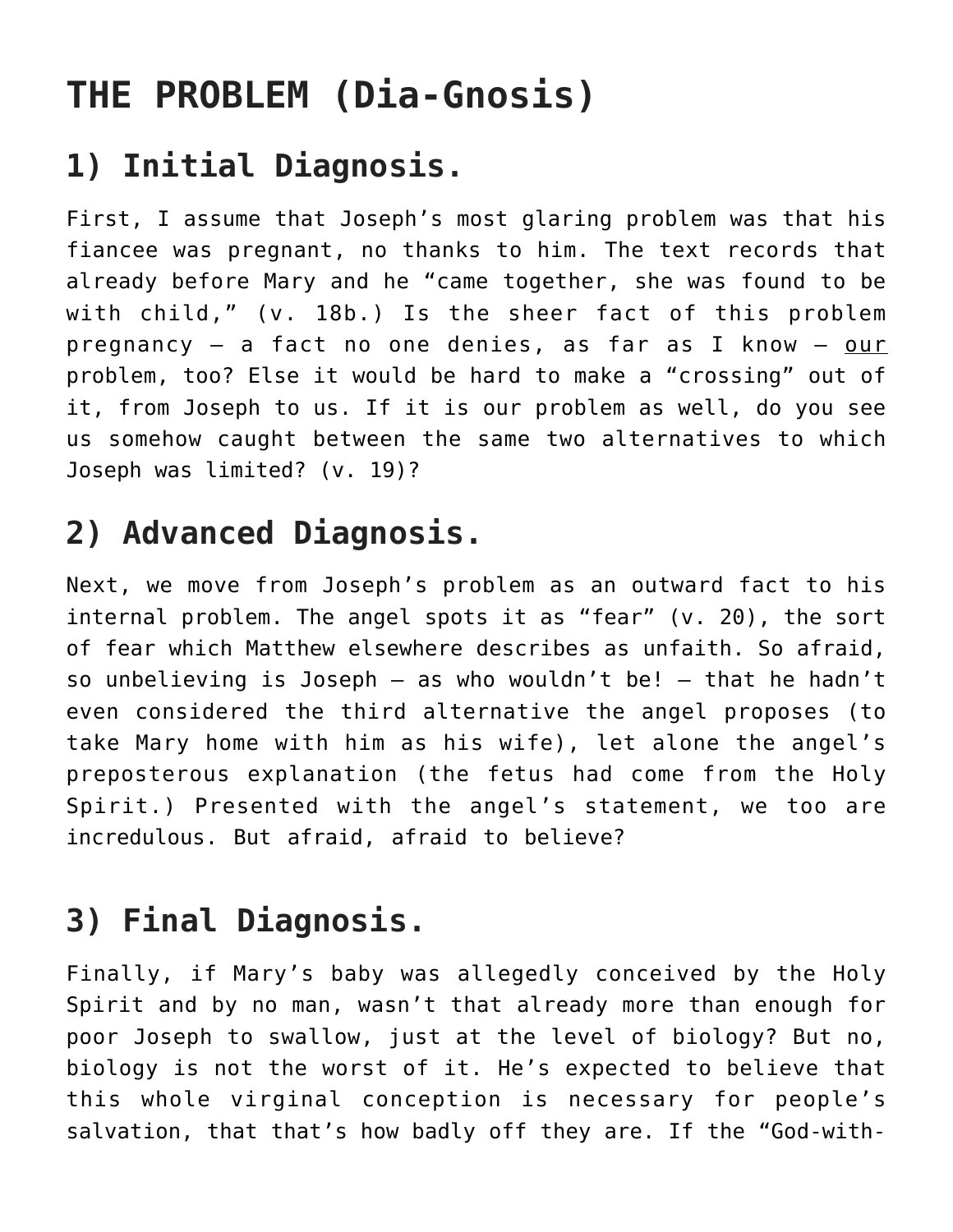us" is really going to be with us, fallen sinners, and still be God, then this "Emmanuel" dare not be the offspring of just another sinner. For that's exactly what this Emmanuel is coming to "save" sinners "from," "their sin." So Joseph could not dismiss the virgin birth on merely biological grounds. That would've been too easy. He confronted a whole incredible soteriology as well.

Putting it bluntly, the angel's announcement sounds like an insult not only to Joseph's intelligence but to his very selfworth. For the baby to be properly conceived, an outside Donor will have to be brought in, "the Holy Spirit," since Joseph cannot be trusted to beget his own son. How humiliating! What he must have been tempted to tell the angel was not just, "Look, I know how babies are made," but rather, "That desperate we are not, to need my paternity and my whole patriarchal ancestry bypassed." The announcement gave Joseph far more to disbelieve than just "the virgin birth." If he had a disbelieving bone in his body he must've shrugged, "Who needs it?"

And come to think of it, isn't that the question exactly? Who needs it? Joseph isn't the only one being humbled. How fitting for Advent – for us.

#### **THE SOLUTION (Pro-Gnosis)**

#### **4) Initial Prognosis.**

If that finally is how the text diagnoses us, by so humiliating us as to make the virgin birth what we need as sinners, isn't that likewise where the text does the very opposite: begins our recovery? The Solution commences at the very pit of our humiliation, not before, except that now the humiliation is no longer ours alone. Not even ours first of all. Look who is now humbled in our place: "God with us." That this God should ever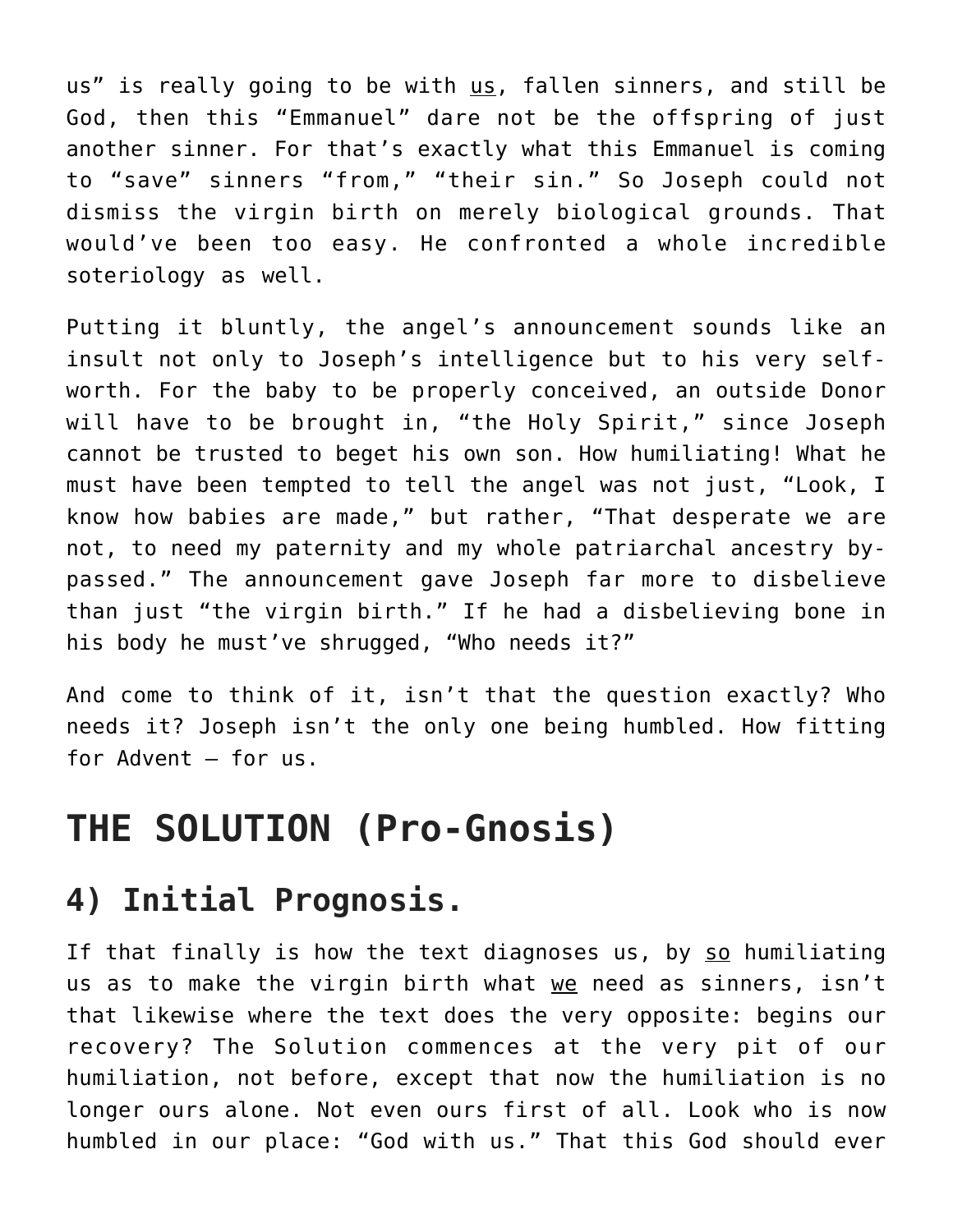have been an offspring in the first place, a dependent God, when any proper God would stick to being The Supreme Parent on whom everything else depends, and that this Child God should furthermore become a human infant with all the dependence, the indignity, yes the mortality this incurs, and that on top of that he should then be so vulnerable as to need a stepfather like Joseph to adopt him and provide him a cover of respectability – all this seems at first glance to be so unbecoming of God as to be degrading. At first glance. How about at second glance?

#### **5) Advanced Prognosis.**

Perhaps even more remarkable than Emmanuel's humiliation/exaltation for us is that Joseph believed it and, believing it, acted on it. In one of Luther's Christmas sermons he quotes Saint Bernard to the effect that the angel's Announcement to Mary entailed three miracles: that God becomes a human being, that he is born of a virgin, and that she is able to believe that. Of those three, the miracle which most astonished Luther was the third. Similarly, within the short space of our gospel lesson we watch Mary's husband undergo the same wondrous change from a merely "just

man," yet afraid to believe, to a heroic "son of David" whose faith must have been tested unimaginably, and not just on the subject of Mary's virginity.

You and I've known others like that, none of whom had the benefit of Joseph's nocturnal angel. Still, they did claim to have the Holying Spirit, the same Donor Parent who conceived Emmanuel. For ordinary believers, that's not bad ancestry, would you say?